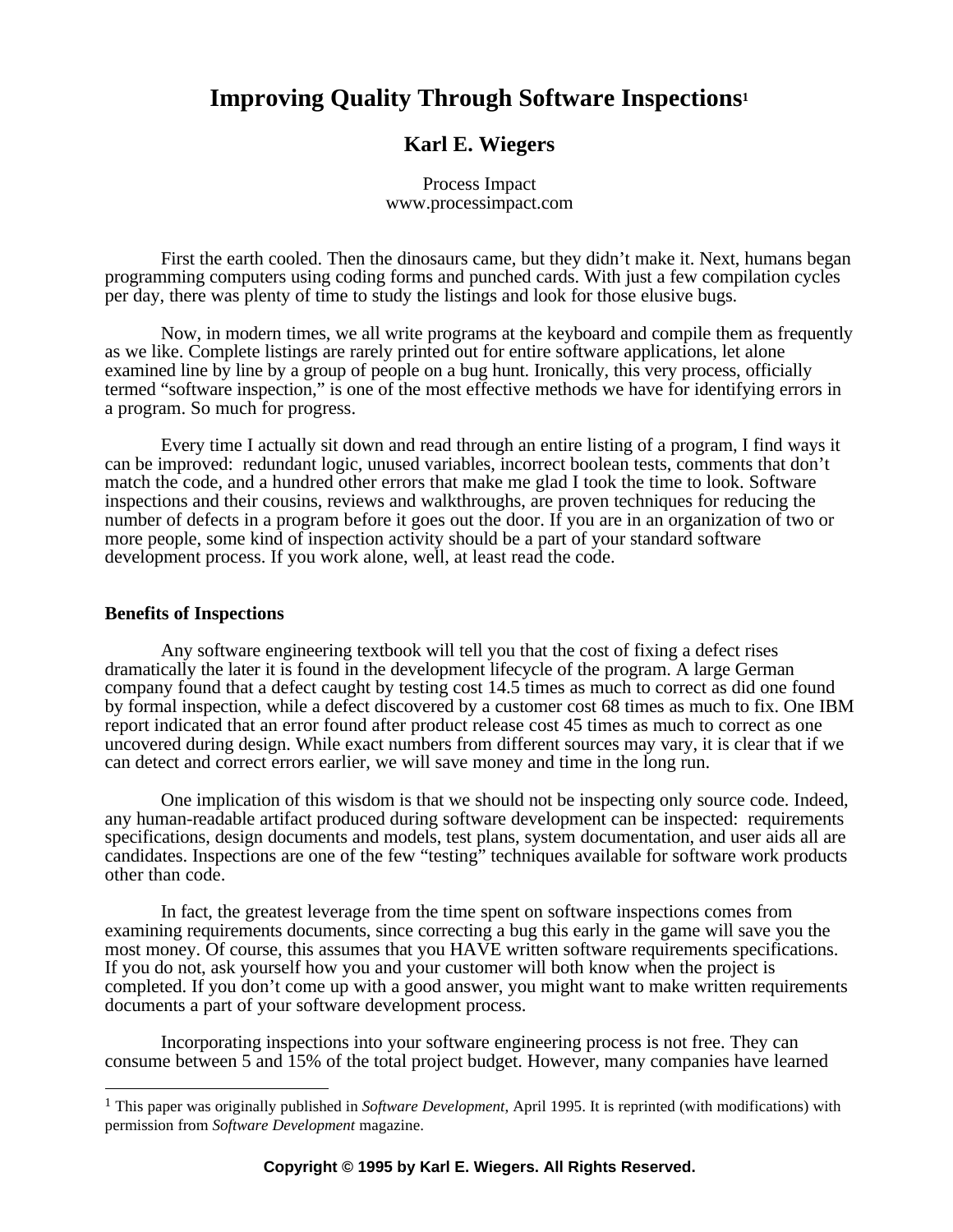that the results yielded by a good inspection process far outweigh the costs of performing them. Savings can be estimated by multiplying the number of bugs found by inspection before the product is shipped by the approximate cost of fixing a bug that is found by a customer. As an example, the Jet Propulsion Laboratory estimated a net savings of \$7.5 million from 300 inspections performed on software they produced for NASA. Another large company estimated an annual savings of \$2.5 million due to their inspection activities, based on costs of \$146 to fix a major defect found by inspection and \$2,900 to fix one found by the customer. As with all software practices, your mileage may vary.

Inspections shorten delivery time by reducing the time spent in the integration and system test/debug phases, since a cleaner product is passed into those late-stage quality filters. Better quality in the completed product saves on maintenance time, too. Reducing the effort that you have to spend fixing bugs after delivery frees up time that can be used for new development work.

Cutting down on rework always improves productivity. While it is difficult to compute an anticipated return on investment for implementing inspections in a particular organization, the software literature has many examples that justify the investment made in this error detection technique. The excuse of "I don't have time to do inspections" simply doesn't hold water.

In an organization functioning at a high level of software process maturity, the data collected from inspections can be used to improve the process further. Data from inspection summary reports can be used to identify the most common or most costly kinds of bugs, determine their root causes, and change how work is performed so as to prevent those types of errors. At Bull HN Information Systems, such inspection and test defect data is used to plan test activities, estimate the number of bugs to be found at various test stages, and track and analyze project progress.

There are some less obvious side benefits of performing inspections. I have found that nearly all participants can learn something from every inspection. Group inspections provide an opportunity to see how other team members do things. Knowledge is automatically and effortlessly exchanged about programming language features, coding and commenting style, program architecture, design notations, ways to document requirements, and all the other aspects of the software development process.

Every inspection I have been a part of has generated new ideas about how to do my own work better, thereby supporting both individual and team efforts for continual process improvement. While the purpose of an inspection is not education, they do provide an effective forum for less experienced team members to learn a lot while still making useful contributions.

Inspections tend to reveal different kinds of errors than do testing activities. Table 1 shows some common types of programming problems and which techniques are effective for detecting them. The combination of formal inspections and structured, systematic testing provides a powerful tool for creating defect-free programs.

### **Inspections, Walkthroughs, and Reviews**

A variety of related manual defect detection activities go by names such as inspection, formal inspection, Fagan inspection, walkthrough, peer review, formal technical review, and so on. In the most general sense, these are all ways in which someone other than the creator of a software work product examines the product with the specific intent of finding errors in it.

I will use the terms "inspection" and "review" interchangeably, although strictly speaking they are not the same beast. Daniel Freedman and Gerald Weinberg explore a variety of review disciplines in their book *Handbook of Walkthroughs, Inspections, and Technical Reviews, Third Ed.* (Dorset House, 1990). Let's look at some of the different ways these activities can be performed.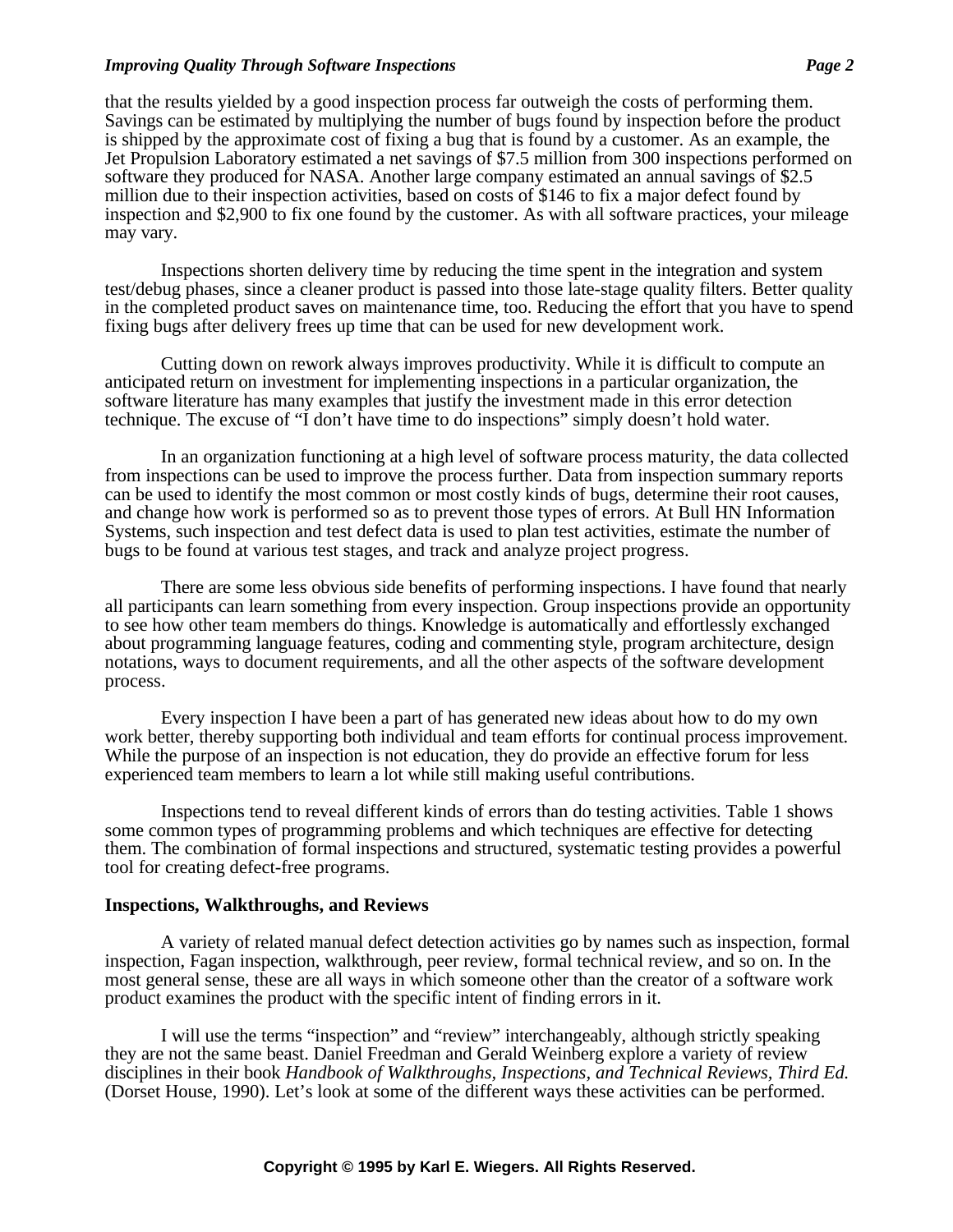Michael Fagan developed the formal software inspection process at IBM in the mid 1970s, hence the term "Fagan inspection." Fagan inspections are thoroughly discussed in *Software Inspection* by Tom Gilb and Dorothy Graham (Addison-Wesley, 1993). To qualify as a true inspection, the activity follows a specified process and the participants play well-defined roles. An inspection team consists of 3-8 members and includes these roles:

- **Moderator** leads the inspection, schedules meetings, controls the meetings, reports inspection results, and follows up on rework issues. Moderators should be trained in how to conduct inspections, including how to keep participants with strong technical skills but low social skills from killing each other.
- **Author** created or maintains the work product being inspected. The author may answer questions asked about the product during the inspection, and he also looks for defects. The author cannot serve as moderator, reader, or recorder.
- **Reader** describes the sections of the work product to the team as they proceed through the inspection. The reader may paraphrase what is happening in the product, such as describing what a section of code is supposed to do, but he does not usually read the product verbatim.
- **Recorder** classifies and records defects and issues raised during the inspection. The moderator might perform this role in a small inspection team.
- **Inspector** attempts to find errors in the product. All participants actually are acting as inspectors, in addition to any other responsibilities. Good people to invite as inspectors include: the person who created the predecessor specification for the work product being inspected (e.g., the designer for a code inspection); those responsible for implementing, testing, or maintaining the product; a quality assurance representative to act as standards enforcer; other project members; and someone who is not involved in the project at all but who has the skill set and defect-detection abilities to be able to contribute usefully to inspecting any work product of this type. We also require that our key customer representatives participate in requirements specification inspections.

Did you notice the word "manager" did not appear in the previous section? The conventional wisdom is that managers do not belong at inspections, as their presence may inhibit the process of finding defects. However, in many small software groups, the first-line supervisor is also a developer. Such a person probably is creating products that ought to be inspected, as well as being technically qualified to contribute to inspections. If the culture permits, I think it is appropriate for this sort of manager to participate in review activities. In fact, if his own work products are reviewed to the same standards as those created by anyone else, this can reinforce the cultural foundation for the inspection process in the group.

A formal inspection consists of several activities:

- 1. Planning The moderator selects the inspection team, obtains materials to be inspected from the author, and distributes them and any other relevant documents to the inspection team in advance. Materials should be distributed at least two or three days prior to the inspection. We leave the responsibility for requesting an inspection to the author, but you should establish some entry criteria for assessing readiness of a product for inspection. For code, you might require that it compiles cleanly and that the listing provided to inspectors includes line numbers.
- 2. Overview meeting This meeting gives the author an opportunity to describe the important features of the product to the inspection team. It can be omitted if this information is already known to the other participants.
- 3. Preparation Each participant is responsible for examining the work artifacts prior to the actual inspection meeting, noting any defects found or issues to be raised. Perhaps 75% of the errors found during inspections are identified during the preparation step. The product should be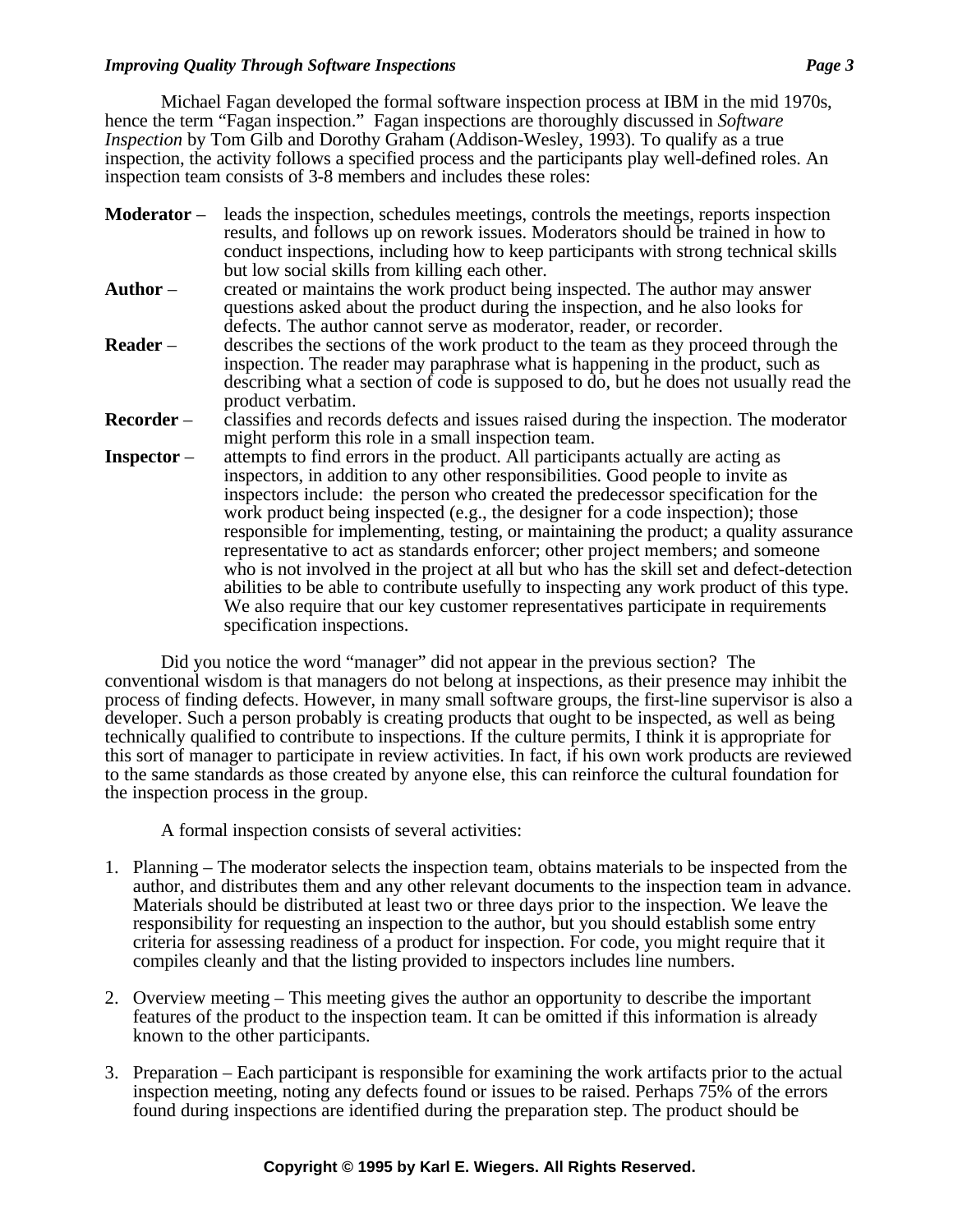compared against any predecessor (specification) documents to assess completeness and correctness.

Checklists of defects commonly found in this type of work product should be used during preparation to hunt for anticipated types of errors. A sample checklist for code inspections is found in Figure 1. Checklists for inspecting nearly a dozen types of software work products can be found (along with tons of other useful information) in *Software Inspection Process* by Robert G. Ebenau and Susan H. Strauss (McGraw-Hill, 1994). If any standards are being used that pertain to this class of work product, each preparer should look for deviations from the standard.

4. Inspection meeting – During this session, the team convenes and is led through the work product by the moderator and reader. If the moderator determines at the beginning of the meeting that insufficient time has been devoted to preparation by the participants, the meeting should be rescheduled. During the discussion, all inspectors can report defects or raise other issues, which are documented on a form by the recorder.

The meeting should last no more than two hours. At its conclusion, the group agrees on an assessment of the product: accepted as is (I have never seen this happen); accepted with minor revisions; major revisions needed and a second inspection required; or rebuild the product.

- 5. Causal analysis An important long-term benefit of an inspection program is the insight it can provide into the kinds of defects being created and process changes you can make to prevent them. This "causal analysis" step provides that understanding. While not essential to the current inspection, it can lead to improved quality on future work by helping to avoid making the same mistakes in the future.
- 6. Rework The author is responsible for resolving all issues raised during the inspection. This does not necessarily mean making every change that was suggested, but an explicit decision must be made about how each issue or defect will be dealt with.
- 7. Follow-up To verify that the necessary rework has been performed properly, the moderator is responsible for following up with the author. If a significant fraction (say, 10 percent) of the work product was modified, an additional inspection may be required. This is the final gate through which the product must pass in order for the inspection to be completed. You may wish to define explicit exit criteria for completing an inspection. These criteria might require that all defects are corrected and issues resolved, or that uncorrected defects are properly documented in a defect tracking system.

Whew! This seems like a lot of structure and a lot of work. Is there a simpler way to review software products? The answer is yes, but experience has shown this formal inspection process to be the most effective way for a group of people to find defects in a software work product.

Clearly, there is a whole spectrum of methods that can be used between the one extreme of a formal Fagan inspection and the other extreme of no review process at all. Most organizations probably do practice one of these less rigid technical review processes. Even if they don't follow all of the official rules for inspections, any level of software examination by peers of the author will find enough bugs to make it worthwhile.

The term "walkthrough" generally refers to a group activity in which the producer of the artifacts being discussed guides the progression of the review. Walkthroughs are less rigorous than either formal inspections or peer reviews in which the author plays a more passive role. They can easily turn into a presentation by the author, which misses the point of having others less familiar with the product attempt to understand it and find errors in it. After all, if the author was aware of defects, he probably would have corrected them already. Walkthroughs are usually less successful at detecting bugs than are more formal review methods.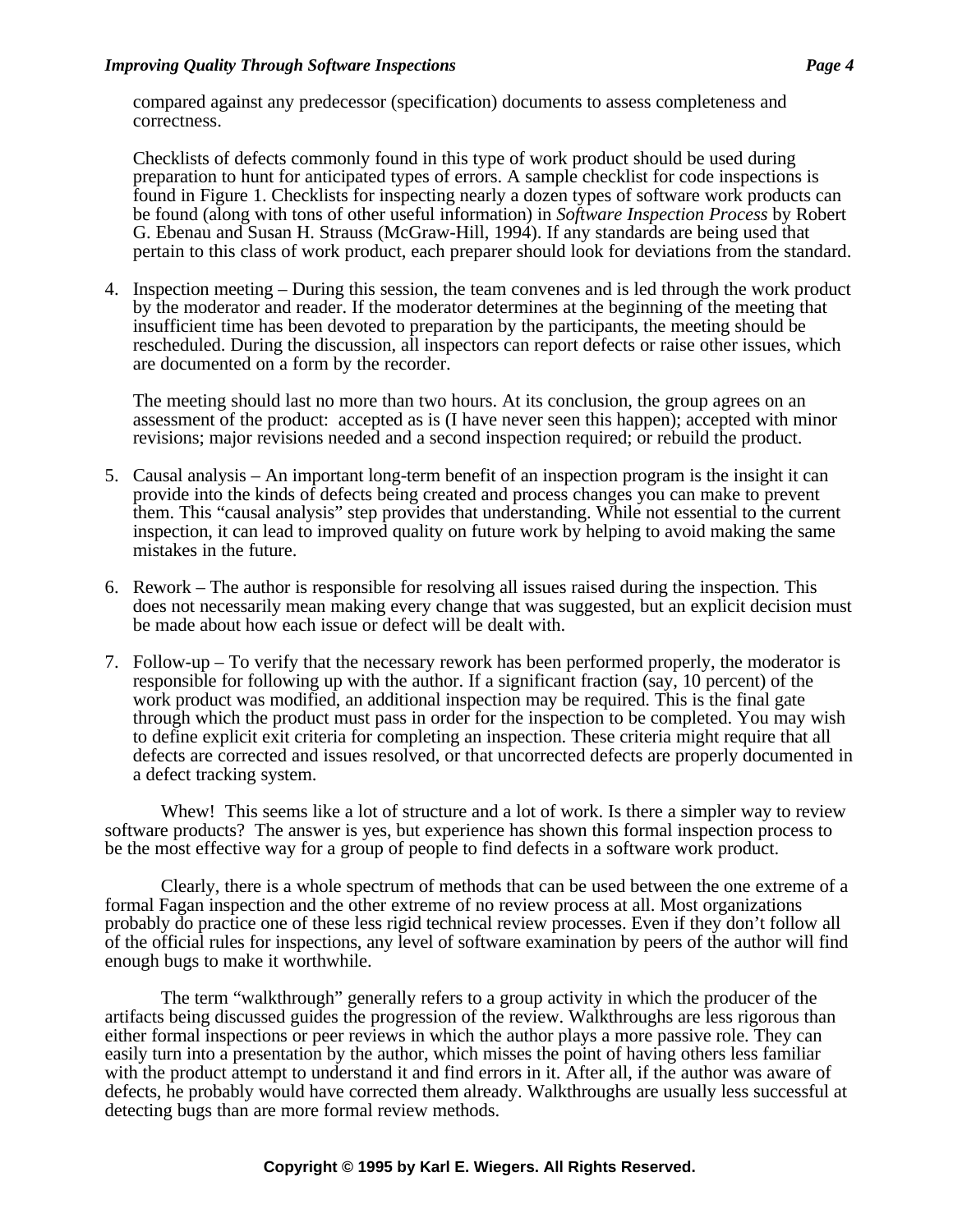Two review approaches that our group has found to be useful are group reviews with individual preparation, and individual peer desk-checks. Our group reviews are not as rigorous as Fagan inspections, but they involve many of the same activities and participant roles, such as individual preparation and the use of a moderator and recorder. We generally bypass the overview meeting and follow-up steps, and we began using checklists only recently. We also have experimented with the use of readers to paraphrase their interpretation of what a program is doing, with encouraging results.

Individual peer desk-checks are inexpensive because only one person besides the author examines the material. This approach can be effective if you have available individuals who are extremely good at finding defects on their own. If someone consistently finds most of the groupidentified defects during his own individual preparation step, he may be a candidate for such a role. Table 2 describes the pluses and minuses we have experienced for each of the reviewing techniques we have tried.

## **Guiding Principles**

Every inspection or review process should follow some basic guiding principles.

- 1. Check your egos at the door. It's not easy to bare your soul and expose your carefully crafted products to a bloodthirsty mob of critical coworkers, and it is easy to become defensive about every prospective bug that is brought up in the meeting. A climate of mutual respect helps ensure that this polarization does not occur. The group culture must encourage an attitude of, "We prefer to have a peer find a defect, rather than a customer." Inspections are then viewed as a non-threatening way to achieve this goal, rather than as an ego-destroying experience. The inspectors should also look for positive things to say about the product.
- 2. Critique the products, not the producers. The purpose of the inspection is not to point out how much smarter the inspector is compared to the author. The purpose is to make a work product as error-free as possible, for the benefit of both the development team and its customers. The moderator should promptly deal with any behaviors that violate this principle.
- 3. Find problems during the review; don't try to fix them. It is easy to fall into the trap of amusing and interminable technical arguments about the best way to handle a particular problem. The moderator should squelch these tangents within a few seconds. The author is responsible for fixing defects after the inspection, so just concentrate on identifying them during the meeting.
- 4. Limit inspection meetings to a maximum of two hours. Our attention spans are not conducive to longer meetings, and their effectiveness decays quickly after this duration. If the material was not completely covered in two hours, schedule a second inspection meeting to complete the task.

Data in the software literature indicates that slowing the preparation and inspection rates increases the number of bugs found, with the optimum balance around 150-200 lines of code per hour. This rule limits the quantity of material that can be covered in a single inspection to about 8-12 pages of design or text documents, or 300-400 lines of source code.

5. Avoid style issues unless they impact performance or understandability. Everyone writes, designs, and programs a little differently. When a group is beginning to use reviews, there is a tendency to raise a lot of style issues that are probably not defects but rather preferences. Style issues that impact clarity, readability, or maintainability (such as nesting functions five levels deep) should certainly be raised, but discussing whether code indentation should be done in 2 character or 3-character increments should not. The use of coding standards or code beautifiers can eliminate many style issues.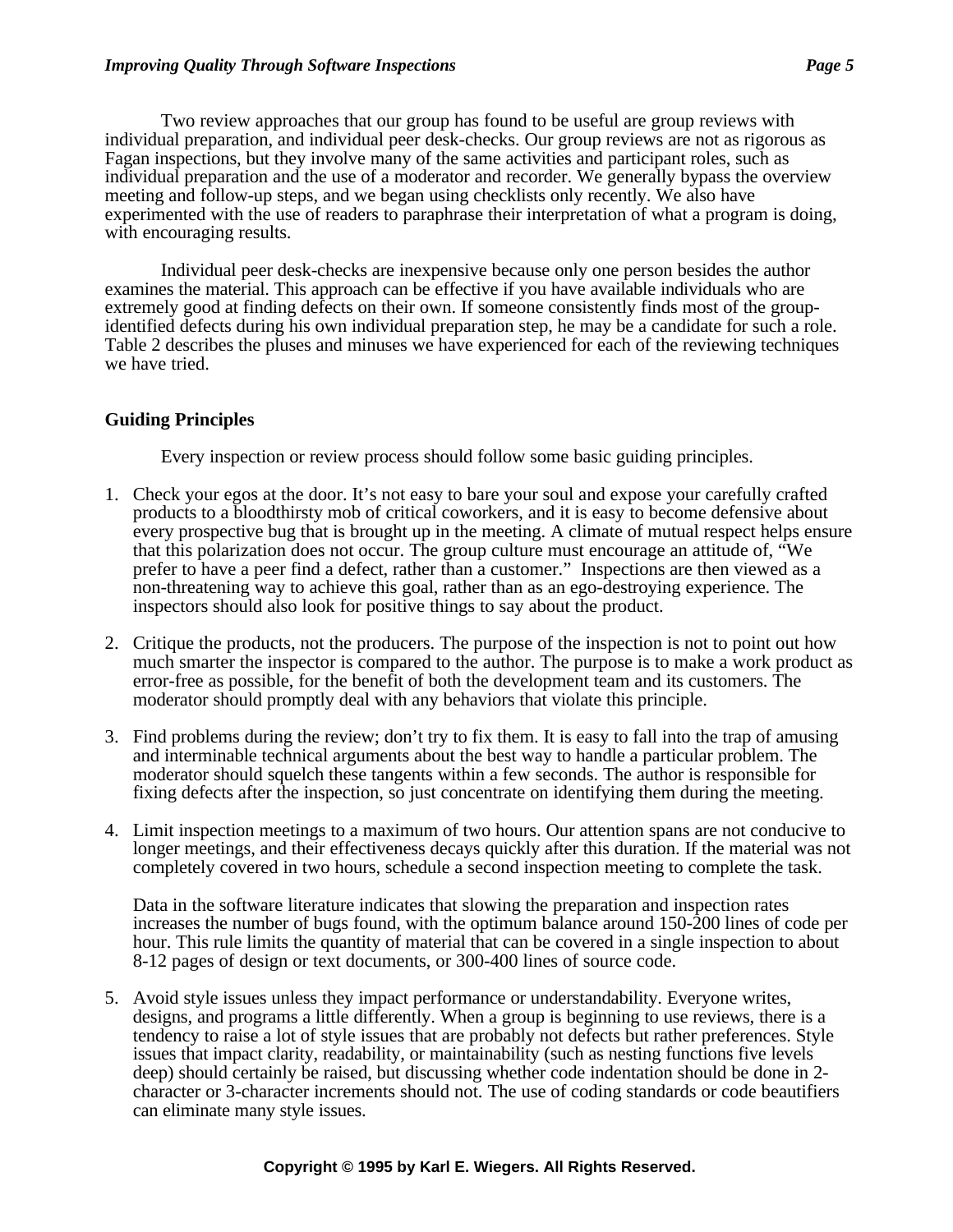Whenever I see an inspection record form with mostly style issues on it, I am suspicious that actual errors may have been missed. Inspectors should be checking for completeness, correctness, clarity, and traceability to predecessor documents (designs back to requirements, code back to design, and so on). Focus on uncovering errors in logic, function or implementation, not just physical appearance.

6. Inspect early and often, formally and informally. There is a tendency to not want to share incomplete products with your peers for review. This is a mistake. If a product has a systematic weakness, such as a C program that is using literal constants where #defined macros should be used, you want to point this out when a small amount of code has been written, not in a completed 5,000 line program. So long as reviewers know what state the product is in, most people can examine it from an appropriate perspective.

You will probably establish your own conventions for how best to examine various types of material. For example, during a code review, is it better to go through the source listing page by page, or to trace down the hierarchical call tree as you encounter calls to functions within the program being inspected? We have tried both, and opinions vary. I find that I understand the program better, and I also find more interface errors, if I trace through the call tree. You may have to experiment to settle on the best approach for your team, or simply agree to disagree.

### **Inspecting for Usability**

At the Software Development '94 East conference, consultant Lucy Lockwood described a technique developed by her and her partner, *Software Development* columnist Larry Constantine, for "collaborative usability inspections" of software. This method extends the practice of systematic inspection to designed, prototyped, or completed user interfaces. The inspection team includes a lead reviewer (like the moderator), a recorder, the user interface developers, actual users and application domain experts, perhaps a usability expert, and a "continuity clerk." This last participant looks for inconsistencies among different parts of the user interface, as well as for standards violations.

The usability inspection process differs somewhat from that of other software artifacts. Participants are not expected to prepare for the inspection by examining the materials in advance. The best inspection results are obtained by making two passes through the user interface. In the first pass, the interface is "executed" by walking through various usage scenarios. This can be simulated with paper prototypes if an operational interface is not yet available. In the second pass, each of the interface components is examined individually and in detail, independently of how that component fits into a specific usage scenario. Extensive interfaces likely will require several inspection sessions, particularly if many usage scenarios are evaluated.

Lockwood defines a usability defect as a "clear, evident violation or departure from accepted usability principles," which can result in user confusion, delay, or errors. Collaborative usability inspections provide an effective alternative to an expensive usability testing laboratory. They complement the more traditional inspection of the underlying code, which rarely reveals potential usability problems. If you want to explore a variety of other techniques for assessing program usability, check out *Usability Inspection Methods*, edited by Jakob Nielsen and Robert L. Mack (Wiley, 1994).

### **Keeping Records**

Recordkeeping is a major distinction between informal and formal review activities. There are three aspects to this task: recording defects during the inspection meeting; collecting data from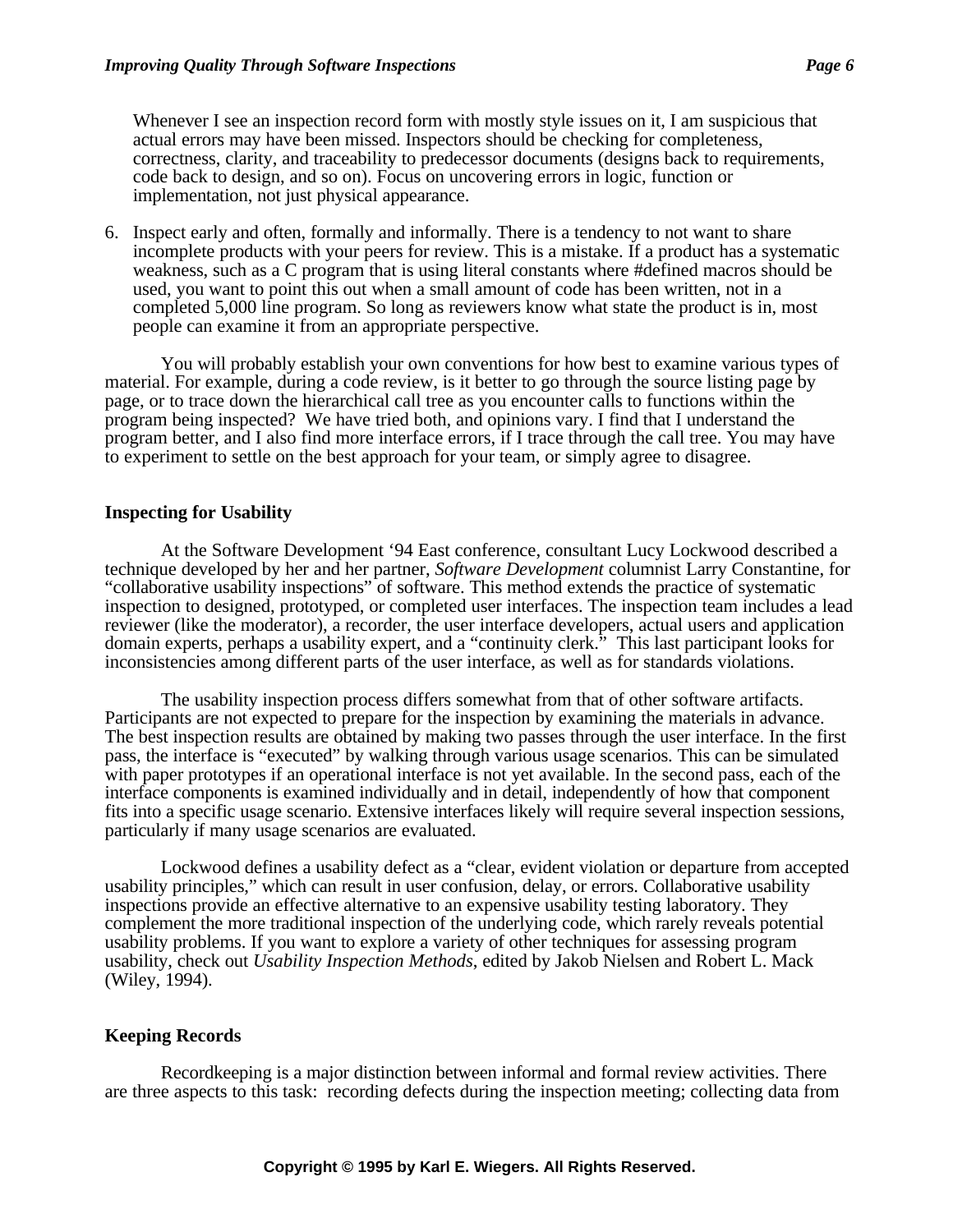multiple inspections; and analyzing the defect trends to assess inspection effectiveness and identify ways to improve your software development process to prevent common types of defects.

Many books contain sample inspection recording forms. *Managing the Software Process* by Watts Humphrey (Addison-Wesley, 1989) has a variety to choose from. Figure 2 shows the technical review summary report form that our group uses; our issues recording form is shown in Figure 3. These are typical of the forms depicted in many books on software inspections.

As inspectors raise issues during the review meeting, the recorder enters them on the issues list from Figure 3. We try to distinguish "defects" from "issues." Defects are subdivided into the categories missing, wrong, extra, performance, and usability, while issues can be questions, points of style, or requests for clarification. We also try to note the development phase in which the underlying error was introduced (requirements, design, implementation). If you wish, you can classify errors with a very high degree of precision, using tools such as Boris Beizer's "taxonomy of bugs" from his book *Software Testing Techniques, 2nd ed.* (Van Nostrand Reinhold, 1990), but this simple scheme serves our purposes for now.

In addition, we classify errors found according to a severity scale. Our scale (also used for errors found in testing) includes the categories cosmetic (such as misspelled screen text), minor (nuisance or a workaround exists), severe (some functionality is not available), or fatal (program will probably crash).A simpler method is to just classify defects as major (some product failure is expected) or minor (product may be misunderstood, but the program will work).

Each error found is described in enough detail that the author can refer to this list during the rework step and understand the point that was raised. References to the line numbers where errors were found are important for specific defects, although more general observations about standards violations or style suggestions may apply to the entire product.

The defect list from a single inspection should be distilled down to a summary report with a count of the defects in each category you are using for classification. This summary can be entered into an inspection database, if you are maintaining one. An inspection management report also should be prepared for (guess who) project management. The management report contains information about the material that was inspected and the disposition of the product (accepted with minor changes, etc.), but no actual information about the defects found is included. The purpose is to allow managers to know how the project is progressing and to look for areas where improvements should be made. The moderator usually is responsible for preparing these post-inspection reports.

An effective, ongoing inspection process permits an organization to combine data from multiple inspections to gain insight into the quality of both the review process and the products being reviewed. The ultimate objective is to have a database of inspection data so that quantitative conclusions can be drawn from defect trends and inspection process information. Most organizations are not ready for that level of sophistication at the time they launch an inspection effort.

We use a simple spreadsheet to pool data from inspections of particular types of work products (code in this case). In this spreadsheet, all issues raised in an inspection are tallied, but only items other than style/clarity/question issues are termed "defects." Only our more recent inspections have the complete set of defect classification data, rather than just the total number of errors detected. The data shown in Figure 4 are representative of our recent experience with both peer desk-checks and team reviews.

This spreadsheet allows us to compute the number of defects found per thousand lines of source code (KLOC), the lines of code inspected per hour, and the defects found per hour of inspection time for each review activity. Our data for 20,000 lines of code in several languages shows an average of 18 defects found per KLOC, an average inspection rate of about 200 LOC/hour, and an average of 3.6 defects found per person hour. In our environment, we found that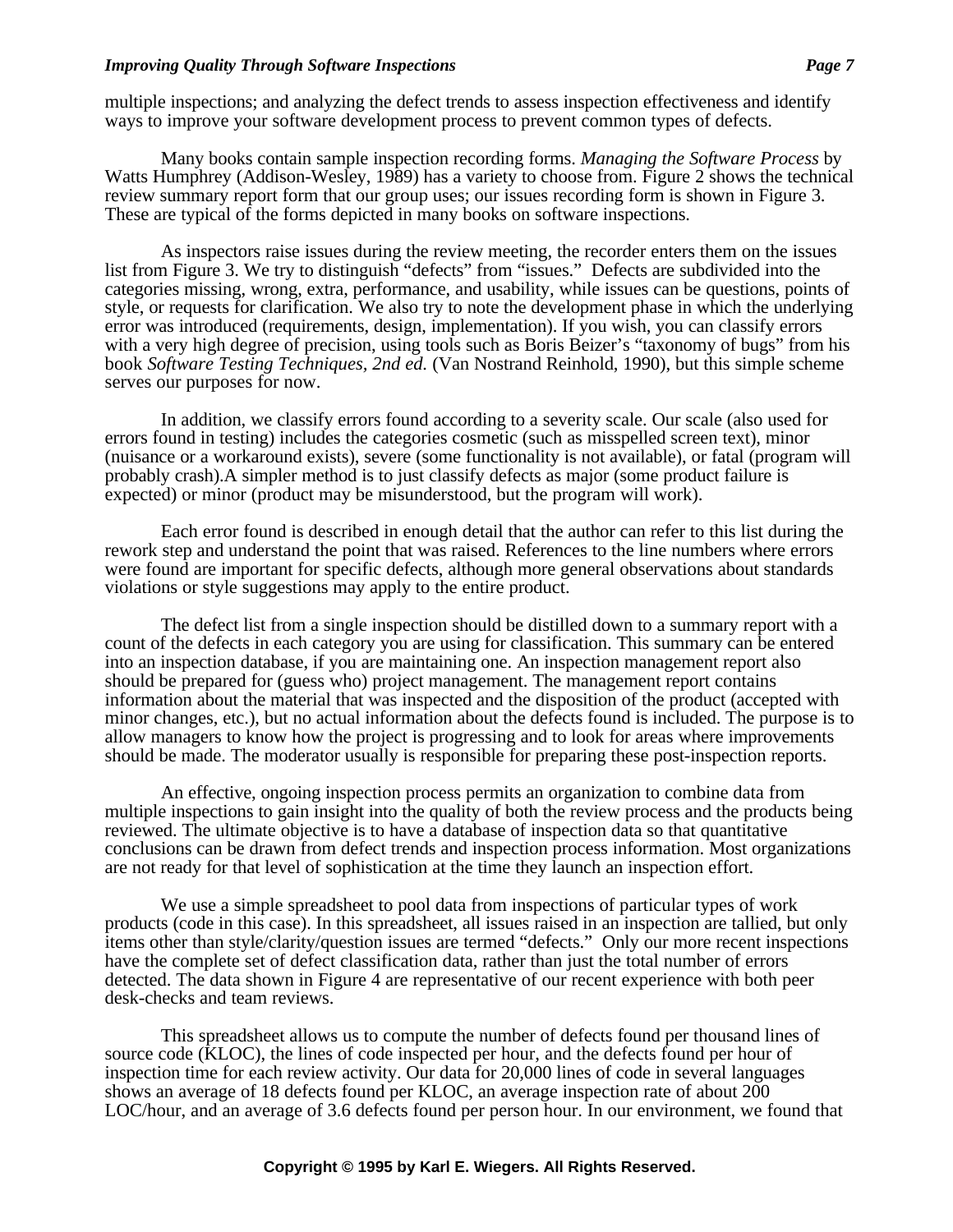individual desk-checks by skilled bug hunters are more efficient than many team inspections, in terms of defects found per total number of review hours. One reason for this is that individual deskcheckers do not get sidetracked onto discussions of solutions or other fascinating issues, which so often slow down group reviews. However, not many people are really outstanding at finding bugs on their own, so team reviews are probably superior in most groups.

While results will vary from one organization to the next for many reasons, if you begin recording and analyzing your inspection data, you will be able to determine which methods work best for you and you can begin to assess the quality of your work products. Our data suggests that we still have plenty of opportunities to improve our programming work, but I think the participants in the 23 reviews we held were happy to have 360 defects found by peers, rather than lingering into the final product.

### **Making Inspections Work for You**

An organization's culture of shared beliefs and behaviors has a big impact on whether any inspection process can be implemented successfully. They will be most effective when certain values are shared by most team members:

- A desire to make every work product generated by any team member as defect-free as possible before it passes to the next development stage or to the customer;
- A level of mutual respect, which ensures that problems found are with the product and not the author, and which makes each participant receptive to suggestions for improvement;
- A sense of unease when the author is the only person who has viewed a completed product;
- A recognition that spending the time on quality activities up front will save time for the whole organization in the long run, as well as increasing customer satisfaction by releasing cleaner products in version 1.0.

You can't change your culture overnight, but there are some specific things you can do to increase the chance of successfully initiating inspections in any organization. Keep these tips in mind:

- Provide inspection training for all moderators, and for as many of the other participants as you can afford. Software managers should receive inspection training also, so they can appreciate the value of the process and understand the importance of allocating time in the schedules for people to participate in inspections of other developers' work products.
- Build inspections into the project schedule. Don't forget to factor in time for the inevitable rework that follows a successful inspection.
- Inform the participants and, if appropriate, your customers of the benefits of inspection. Those members of our team who regularly have their work products reviewed by others regard the activity as highly valuable.
- Recognize that the time you devote to inspecting another person's work product is for the benefit of the whole organization, and also that others will assist your project efforts in the same way. This quid pro quo balances the resistance team members may express to taking time away from their own work to review someone else's products.
- Have a local champion who preaches the merits of inspection from his own experience, coaches others as they get started, and strives to improve your inspection processes. However, a champion probably cannot overcome management resistance or disinterest.

How should code reviews and testing interact for maximum effectiveness? There are three possible sequences, depending on how experienced you are in performing inspections and how effective your approach is in finding defects:

- 1. code/inspect/compile/link/test
- 2. code/compile/inspect/link/test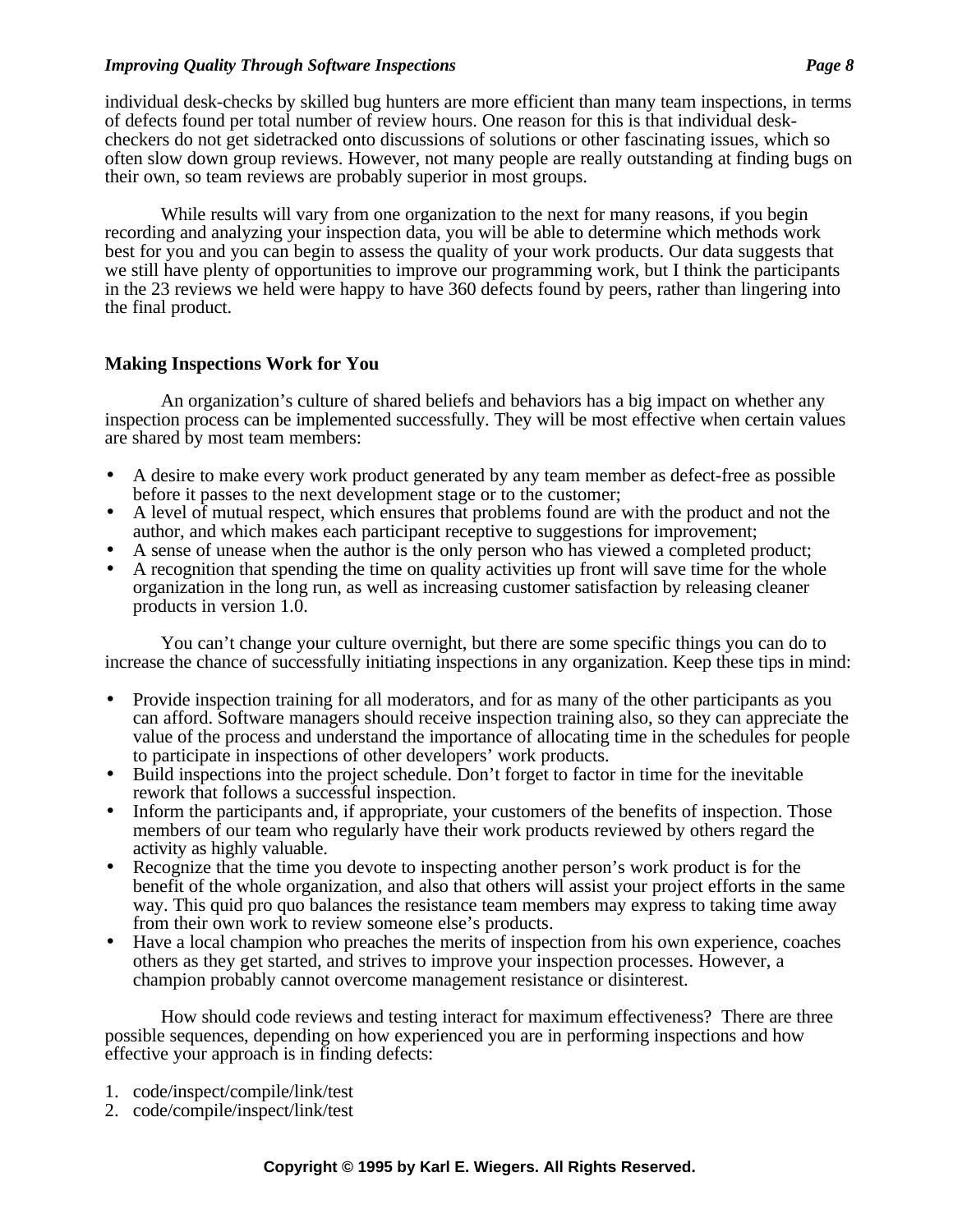### 3. code/compile/link/test/inspect/retest

Sequence 1 can work if you have a rigorous inspection process in place. This is similar to the Cleanroom software development approach, in which inspections are a dominant verification and validation activity. They are conducted before even attempting to execute the program, in an effort to get the code right on the first try. If you have a pretty good inspection process, sequence 2 might be more appropriate. Let the compiler find the syntax errors it is so good at, but have people inspect the code for logic and problem domain errors before doing structured testing.

If you are just getting started with code reviews, a common approach is sequence 3. Test enough to see that the program mostly works, then review the code, and follow up with regression testing after making any required changes. Adjust your practices as you learn what works best in your environment.

As with any other technology, organizations are not always successful in their attempts to begin software inspections. There are many reasons why they may fail. Try to assess your group's readiness for inspection by considering these inhibiting factors:

- Developers are concerned that inspection results may be used against them at performance appraisal time.
- Authors are unable to separate their egos from their work products, claim that they do not need reviews, or become defensive during the inspection meeting.
- Participants do not prepare adequately prior to the inspection meeting.
- The items being inspected are not documented adequately for a reviewer to be able to understand and critique them (this is actually an inspection result in itself).
- Lack of training leads participants to dogmatically follow the letter of some inspection rule book, rather than seeking the spirit of the activity.
- The author does not take the results of the inspection seriously and make the suggested changes (indicates a need for the follow-up step).
- Inspection meetings lose their focus, wander into interesting discussions about technical solutions, and fail to cover the scheduled material. This can actually be constructive on large, complex projects, or when using a multidisciplinary review team that doesn't ordinarily have a chance to get together, but the emphasis must be on covering the material as planned.
- It is difficult to schedule a time for a review with the desired participants in an appropriate time frame for the project schedule.
- The project schedule doesn't leave room for inspections, so they are cut when time pressures mount.
- If the current development environment does not contain enough pain due to quality problems that inspections might improve, there is little incentive to do them.

I believe almost any group of two or more software developers can improve quality through some form of peer review process. If you don't feel the time is right for doing full-blown formal inspections, begin with individual peer desk-checks through a buddy system. Continue to learn about inspections, and evolve your review activities toward the more formal approaches: record-keeping, defined roles, pre-meeting preparation, written inspection reports, and so on.

Implementing software inspections is an important step along the path to a more mature software development process. In the cycle of continual process improvement that leads to concurrent improvements in both quality and productivity, inspections can play a major role. Peer reviews have become a valuable part of our group's software engineering practice, and they can help you, too.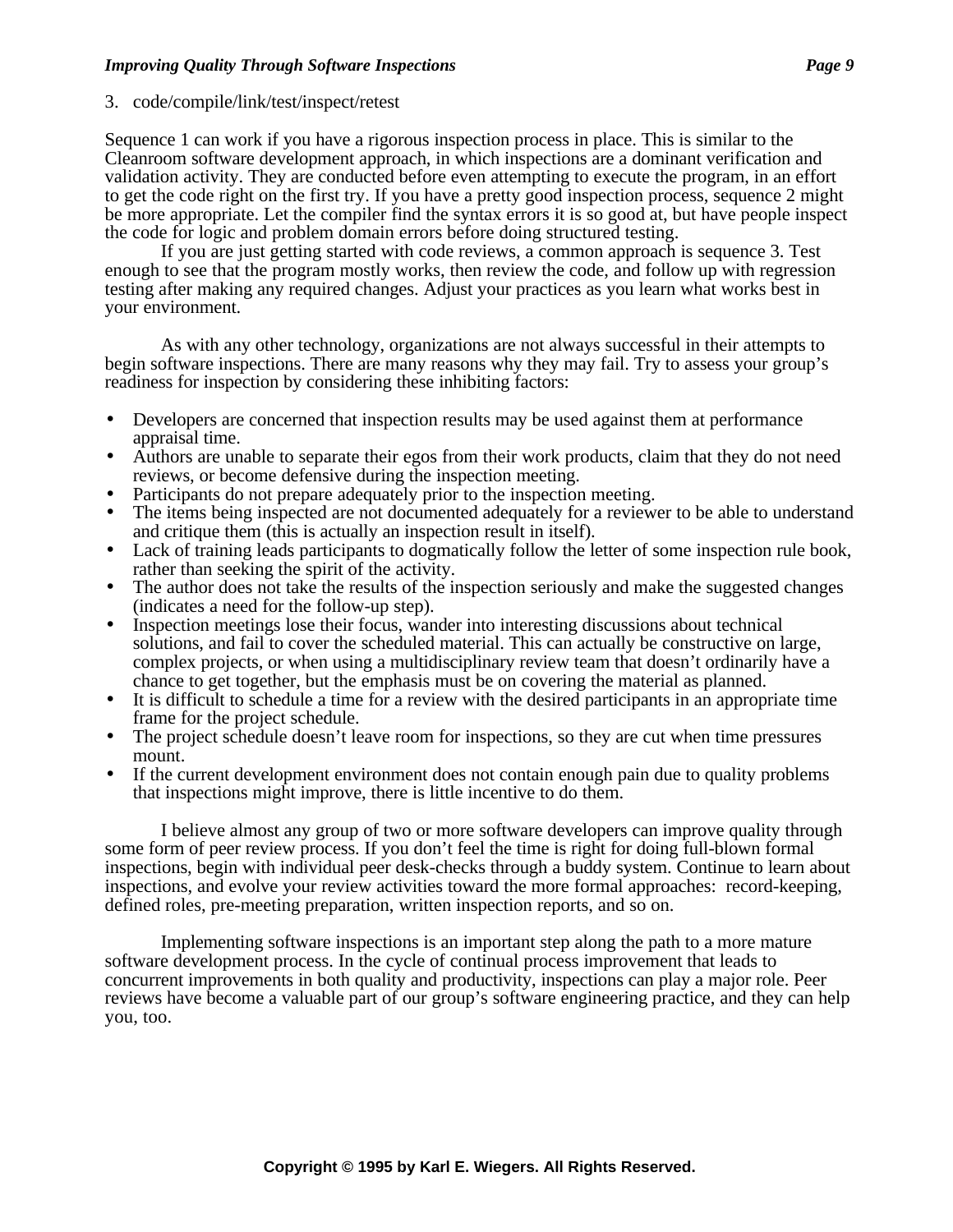| <b>Error Type</b>                | <b>Inspection</b> | <b>Testing</b> |  |
|----------------------------------|-------------------|----------------|--|
| Module interface errors          | x                 |                |  |
| Excessive code complexity        | X                 |                |  |
| Unrequired functionality present | x                 |                |  |
| Usability problems               |                   |                |  |
| Performance problems             | X                 | X              |  |
| Badly structured code            | X                 |                |  |
| Failure to meet requirements     | X                 |                |  |
| Boundary value errors            | X                 |                |  |

Table 1. Finding Different Kinds Of Bugs By Code Inspection Or Testing.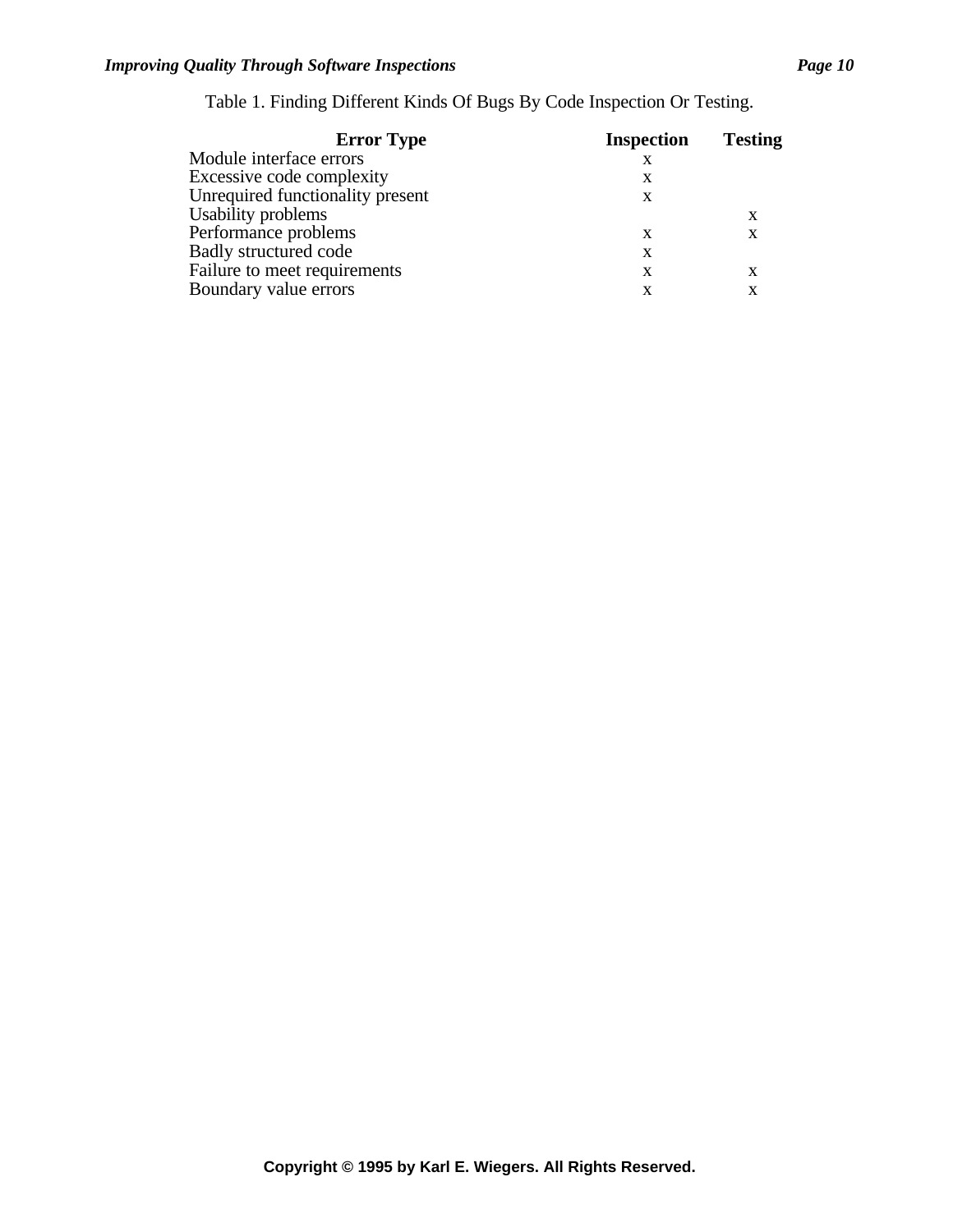### **Group Review With Individual Preparation**

- 1. multiple participants find more defects 1. many defects are found redundantly
- 2. interactions at meeting time can reveal new defects
- 3. more learning opportunities for more participants

### **Pluses Minuses**

- 
- 2. most defects are found during preparation, not in the meeting
- 3. can get sidetracked on discussions of solutions
- 4. cost per defect is high because of multiple reviewers

### **Formal Inspection, With Individual Preparation**

### **Pluses Minuses**

- 1. more thorough coverage of documents 1. slower than page-by-page coverage
- 2. best for code or designs, not necessary for other documentation
- 3. good test of understandability/ maintainability
- 

- 
- 2. participants should be trained in roles: reader, moderator, etc.
- 3. still need to do preparation prior to the inspection meeting
- 4. find the most defects this way 4. cost per defect is high because of multiple inspectors and slower coverage

### **Individual Peer Desk-check**

- 1. cheapest approach: only one reviewer, plus followup time
- 2. could be more comfortable for the author
- 3. works well if you have someone who is very good at finding defects; otherwise, use a group

### **Pluses Minuses**

- 1. a single person plays all roles: reader, reviewer, recorder.
- 2. author is not there to answer questions and hear the discussion; must have a follow-up session with author to explain findings
- 3. no group synergy; errors found will be those that the brain of the one reviewer is best at spotting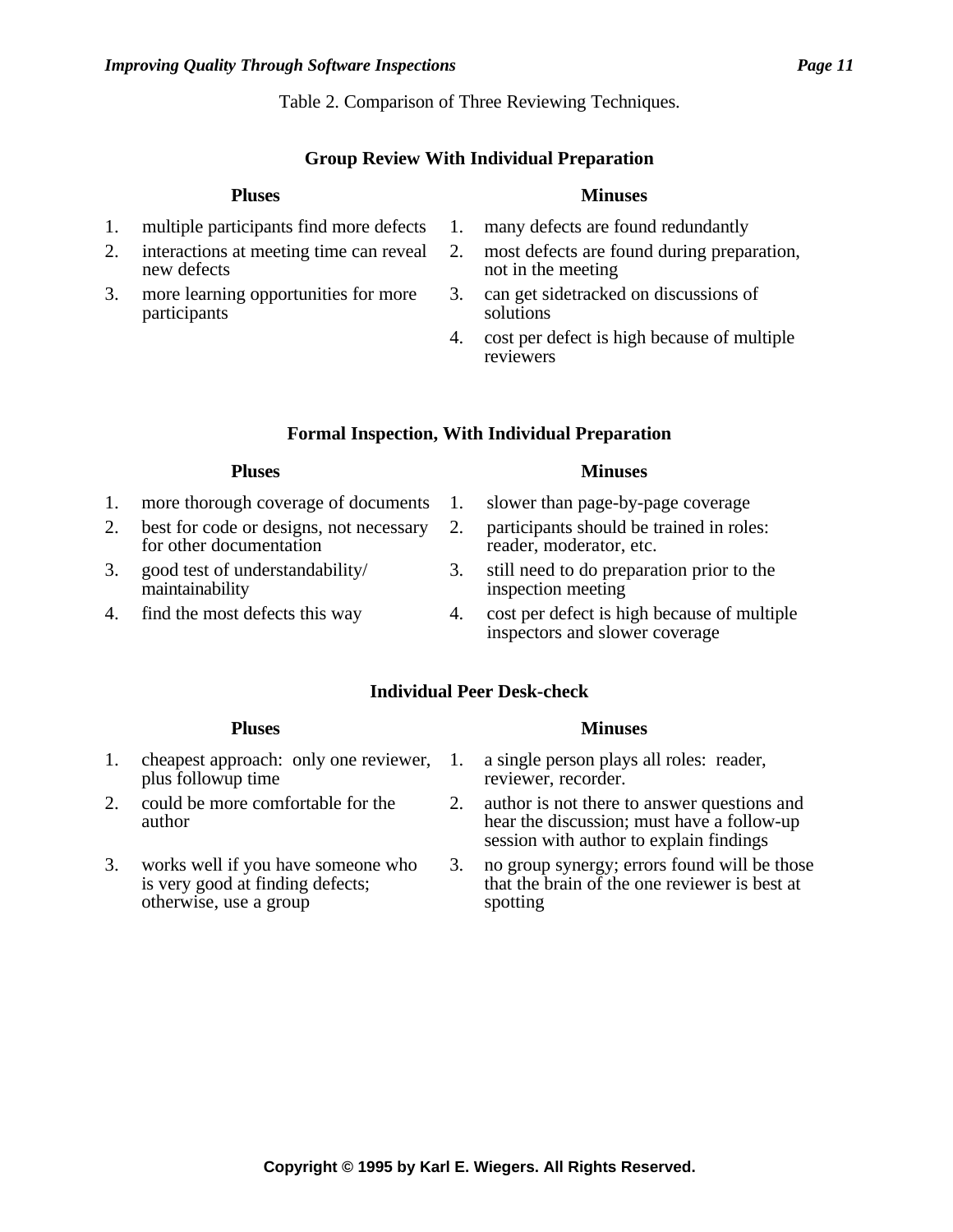## **Figure 1. Sample checklist for code inspections.**

### **Structure**

- Is the compilation listing free of warning messages?
- Does the code properly implement all elements of the design as specified?
- Are there any uncalled or unneeded procedures?
- Can any code be replaced by calls to external reusable components or library functions?
- Do processes occur in the correct sequence?
- Will requirements on execution time be met?
- Is the code well-structured, consistent in style, and consistently indented?
- Are there any blocks of repeated code that could be condensed into a single procedure?
- Is storage use efficient?
- Are symbolics used rather than "magic number" constants or string constants?
- Are there good reasons why any procedures having extended cyclomatic complexity greater than 15 should not be restructured or split into multiple routines?

### **Documentation**

- Is the code clearly and adequately documented (both file prologues and module headers)?
- Are there any inconsistencies between code and comments?
- Is the commenting style easy to maintain?

### **Variables**

- Are all variables properly defined and given meaningful, consistent, and clear names?
- Do all assigned variables have proper type consistency or casting?
- Are loop index variables more meaningful than *i* and *ii*?
- Are there any redundant or unused variables?
- Are all array references in bounds?

### **Arithmetic Operations**

- Does the code avoid comparing floating-point numbers for equality?
- Does the code systematically prevent rounding errors?
- Does the code avoid additions and subtractions on numbers with greatly different magnitudes?
- Will all mixed-mode arithmetic operations give the correct results? Should type conversions be done in such cases?

### **Loops and Branches**

- Are all loops, branches, and logic constructs complete, correct and properly nested?
- Are the most common cases tested first in IF-THEN-ELSEIF chains?
- Are all cases covered in an IF-THEN-ELSEIF or CASE block, including ELSE or DEFAULT clauses?
- Does the normal case follow the IF, not the ELSE?
- In C, does the end of each case in a CASE statement have a *break*?
- Does every switch statement have a default?
- Are loop termination conditions obvious and invariably achievable?
- Are indexes or subscripts properly initialized, just prior to the loop?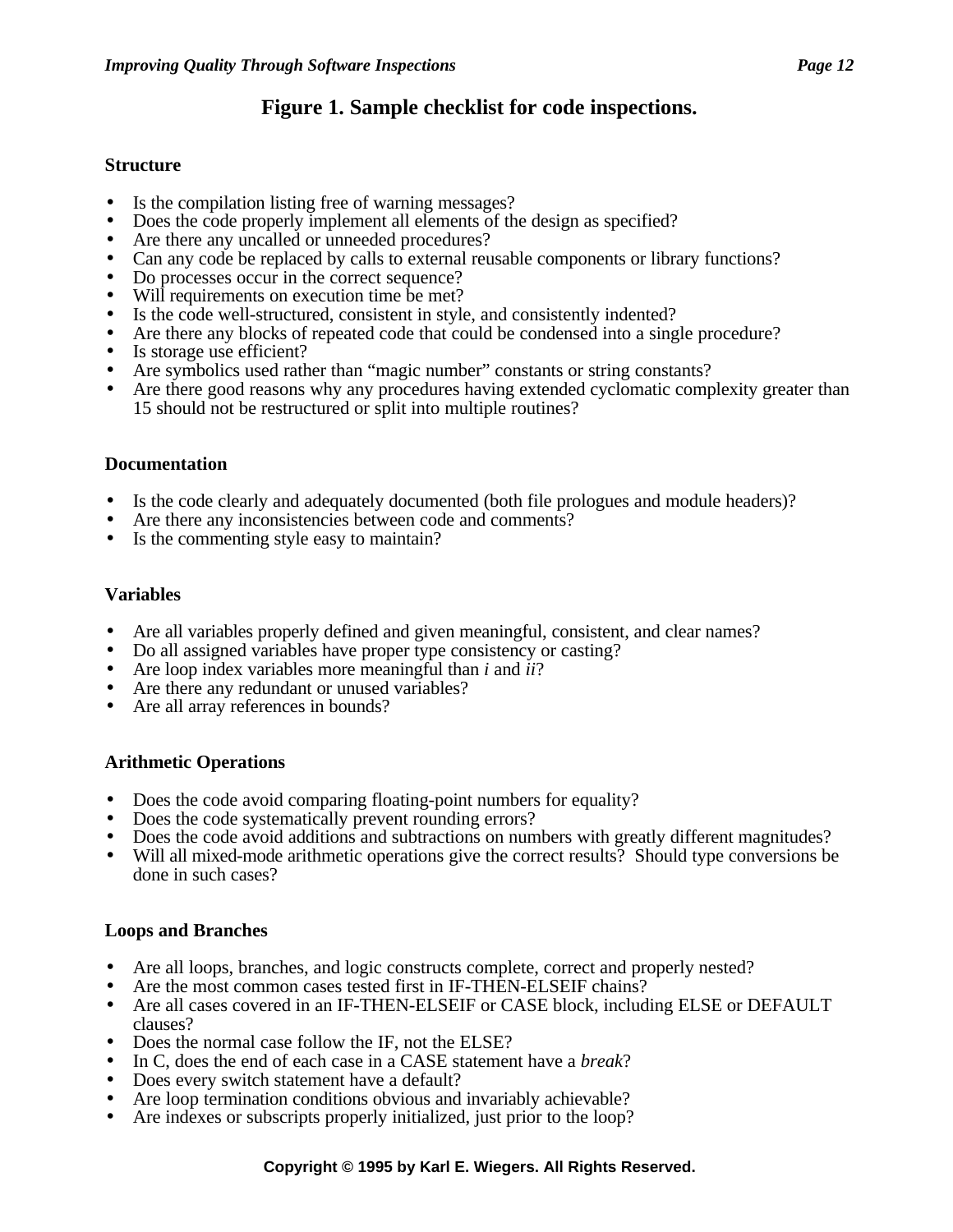- Can any statements that are enclosed within loops be placed outside the loops without computational effect?
- Are loops nested to three levels or less?
- Does the code in the loop avoid manipulating the index variable or using it upon termination of the loop?

## **Defensive Programming**

- Are indexes, pointers, and subscripts tested against array, record or file bounds?
- Are imported data and input arguments tested for validity and completeness?
- Are divisors tested for zero or noise?
- Are all output variables assigned?
- Are the correct data being operated on in each statement?
- Is every memory allocation being deallocated?
- Are timeouts or error traps used for external device accesses?
- Are files checked for existence before attempting to access them?
- Are cleanup routines used to make sure all files and devices are left in the correct state upon program termination?
- Where multiple exit points exist in a routine, does each exit execute the required cleanup routines?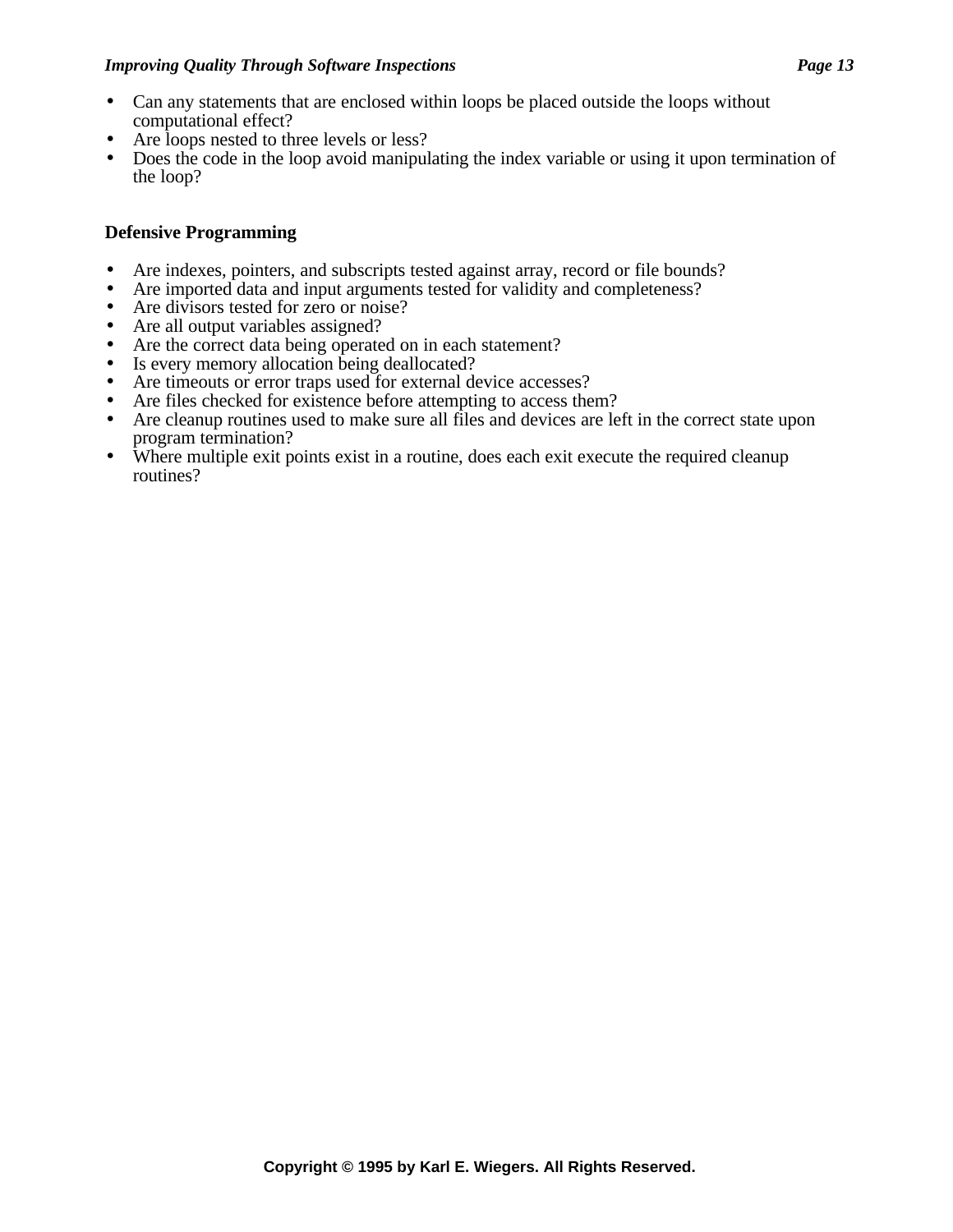## **Figure 2. Inspection Summary Report**

### **Inspection Identification:**

| Project:                  | <b>CARAT</b>          |
|---------------------------|-----------------------|
| Inspection Number: CODE-3 |                       |
| Date:                     | 11/4/94               |
| Time:                     | $10:00$ AM            |
| Location:                 | Room 352, Building 59 |

### **Product Identification:**

Material Inspected: Source code for the manifold housing coupler linkage controller and datalogging system

Developer: Fallacious Wiscenowskowicz

Customers: Gem exploration team

### **Inspection Team**

| <i>hippeenon</i> ream            |               | <b>SIGNATURE</b> |
|----------------------------------|---------------|------------------|
| 1. Developer:                    | Fallacious W. |                  |
| 2. SQA Coordinator: Karl Wiegers |               |                  |
| 3. Extra inspector:              | Sir Findsalot |                  |
| 4. Customer:                     |               |                  |
| 5. Other:                        | Diamond Gym_  |                  |
|                                  | Ruby Lipps_   |                  |

## **Product Appraisal**

| ACCEPTED (no further review)                  | NOT ACCEPTED (new review required)                                                      |
|-----------------------------------------------|-----------------------------------------------------------------------------------------|
| as is<br>$\frac{1}{2}$<br>with minor revision | major revision necessary<br>$\frac{1}{2}$<br>rebuild<br><b>Inspection Not Completed</b> |

| <b>Pages Scheduled to be Inspected:</b> | <b>Pages Actually Inspected:</b> |
|-----------------------------------------|----------------------------------|
| <b>Lines of Code:</b>                   |                                  |
| <b>Preparation Time:</b><br>hours       |                                  |